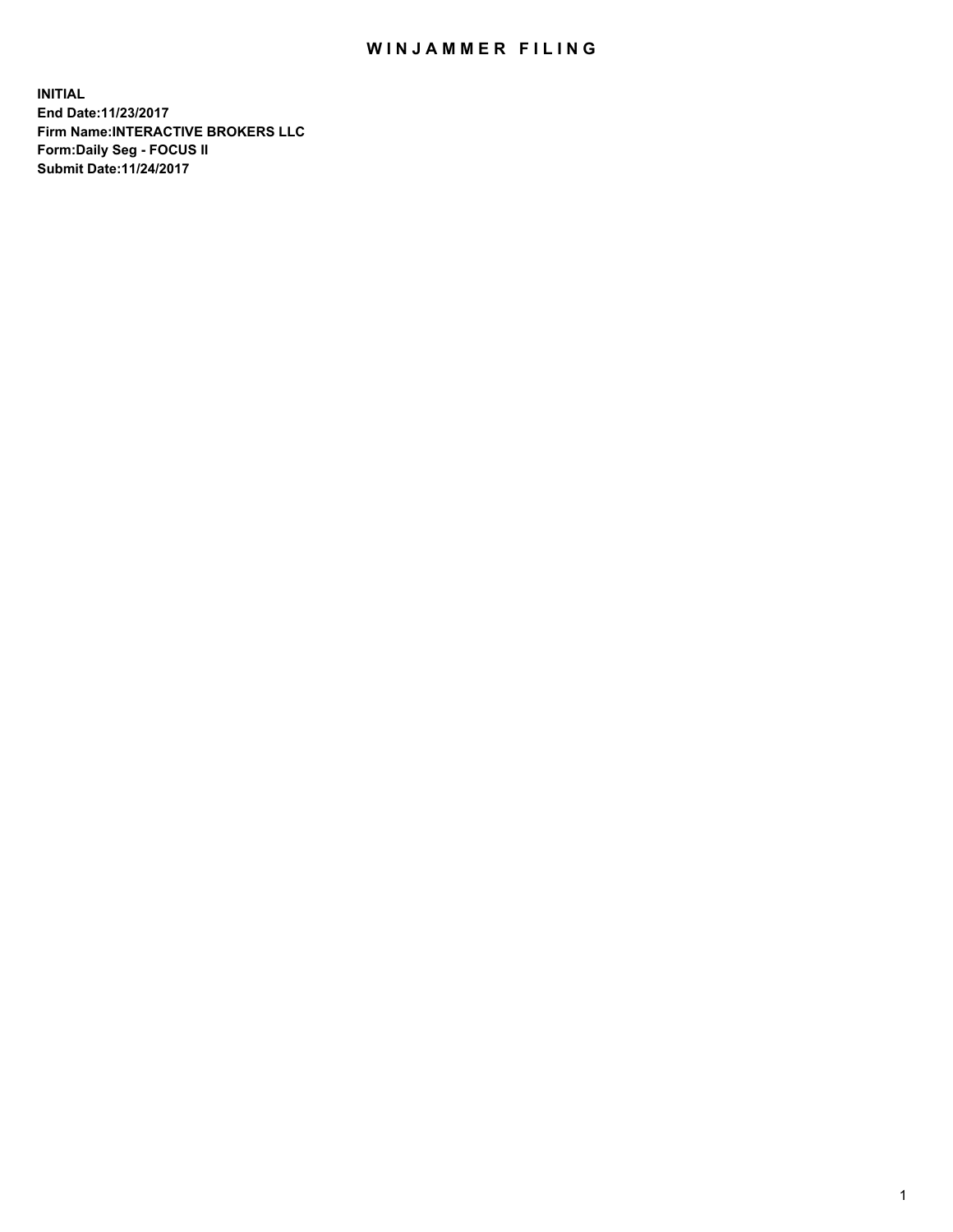## **INITIAL End Date:11/23/2017 Firm Name:INTERACTIVE BROKERS LLC Form:Daily Seg - FOCUS II Submit Date:11/24/2017 Daily Segregation - Cover Page**

| Name of Company<br><b>Contact Name</b><br><b>Contact Phone Number</b><br><b>Contact Email Address</b>                                                                                                                                                                                                                          | <b>INTERACTIVE BROKERS LLC</b><br><b>James Menicucci</b><br>203-618-8085<br><u>jmenicucci@interactivebrokers.c</u><br>om |
|--------------------------------------------------------------------------------------------------------------------------------------------------------------------------------------------------------------------------------------------------------------------------------------------------------------------------------|--------------------------------------------------------------------------------------------------------------------------|
| FCM's Customer Segregated Funds Residual Interest Target (choose one):<br>a. Minimum dollar amount: ; or<br>b. Minimum percentage of customer segregated funds required:%; or<br>c. Dollar amount range between: and; or<br>d. Percentage range of customer segregated funds required between:% and%.                          | <u>0</u><br>0<br><u>155,000,000 245,000,000</u><br>0 <sub>0</sub>                                                        |
| FCM's Customer Secured Amount Funds Residual Interest Target (choose one):<br>a. Minimum dollar amount: ; or<br>b. Minimum percentage of customer secured funds required:%; or<br>c. Dollar amount range between: and; or<br>d. Percentage range of customer secured funds required between:% and%.                            | $\overline{\mathbf{0}}$<br>0<br>80,000,000 120,000,000<br>0 <sub>0</sub>                                                 |
| FCM's Cleared Swaps Customer Collateral Residual Interest Target (choose one):<br>a. Minimum dollar amount: ; or<br>b. Minimum percentage of cleared swaps customer collateral required:% ; or<br>c. Dollar amount range between: and; or<br>d. Percentage range of cleared swaps customer collateral required between:% and%. | $\underline{\mathbf{0}}$<br>$\overline{\mathbf{0}}$<br>0 <sub>0</sub><br><u>00</u>                                       |

Attach supporting documents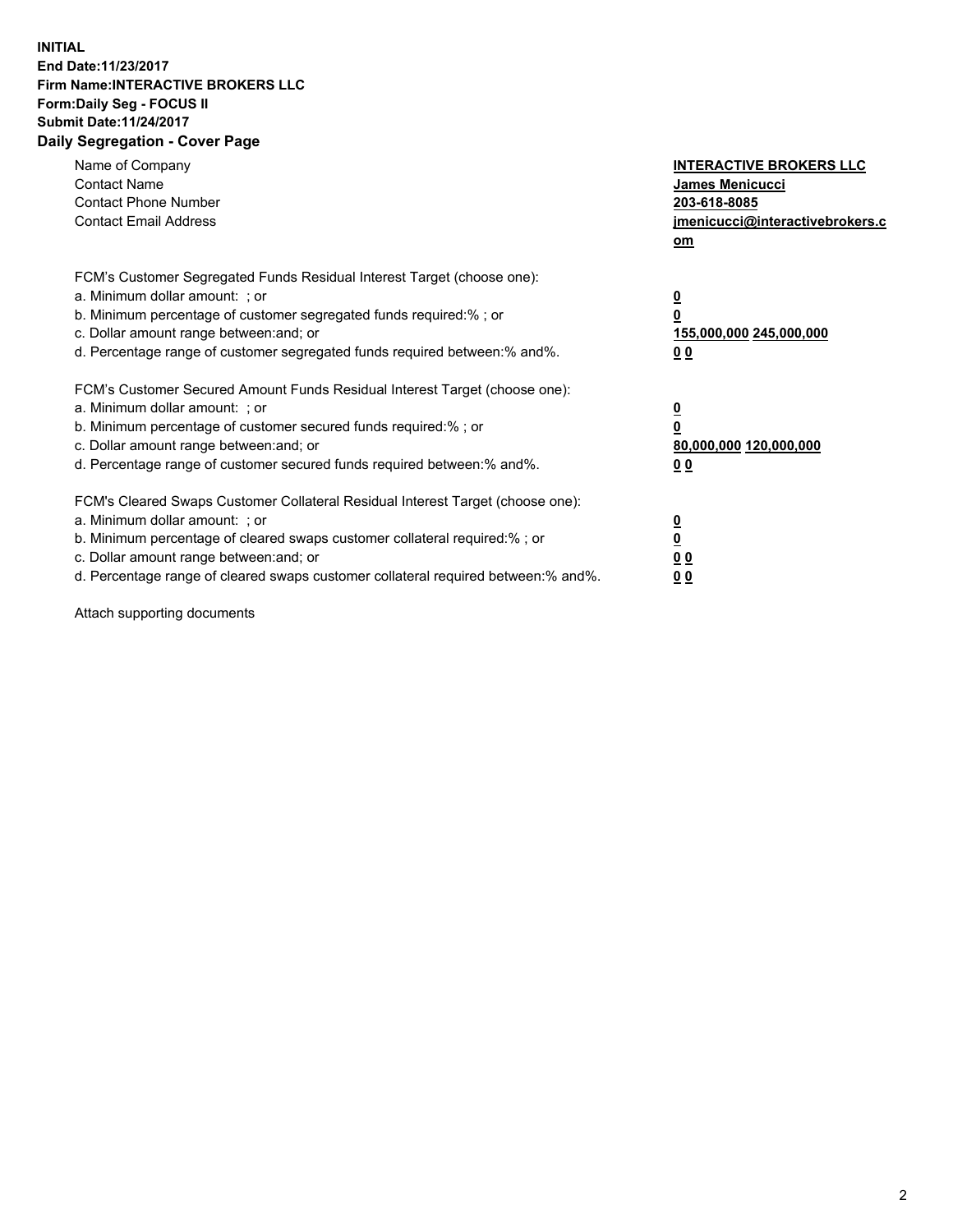## **INITIAL End Date:11/23/2017 Firm Name:INTERACTIVE BROKERS LLC Form:Daily Seg - FOCUS II Submit Date:11/24/2017 Daily Segregation - Secured Amounts**

|     | Daily Segregation - Secured Amounts                                                         |                                   |
|-----|---------------------------------------------------------------------------------------------|-----------------------------------|
|     | Foreign Futures and Foreign Options Secured Amounts                                         |                                   |
|     | Amount required to be set aside pursuant to law, rule or regulation of a foreign            | $0$ [7305]                        |
|     | government or a rule of a self-regulatory organization authorized thereunder                |                                   |
| 1.  | Net ledger balance - Foreign Futures and Foreign Option Trading - All Customers             |                                   |
|     | A. Cash                                                                                     | 451, 101, 751 [7315]              |
|     | B. Securities (at market)                                                                   | $0$ [7317]                        |
| 2.  | Net unrealized profit (loss) in open futures contracts traded on a foreign board of trade   | 2,768,714 [7325]                  |
| 3.  | Exchange traded options                                                                     |                                   |
|     | a. Market value of open option contracts purchased on a foreign board of trade              | <b>28,161</b> [7335]              |
|     | b. Market value of open contracts granted (sold) on a foreign board of trade                | -81,698 [7337]                    |
| 4.  | Net equity (deficit) (add lines 1.2. and 3.)                                                | 453,816,928 [7345]                |
| 5.  | Account liquidating to a deficit and account with a debit balances - gross amount           | 2,427 [7351]                      |
|     | Less: amount offset by customer owned securities                                            | 0 [7352] 2,427 [7354]             |
| 6.  | Amount required to be set aside as the secured amount - Net Liquidating Equity              | 453,819,355 [7355]                |
|     | Method (add lines 4 and 5)                                                                  |                                   |
| 7.  | Greater of amount required to be set aside pursuant to foreign jurisdiction (above) or line | 453,819,355 [7360]                |
|     | 6.                                                                                          |                                   |
|     | FUNDS DEPOSITED IN SEPARATE REGULATION 30.7 ACCOUNTS                                        |                                   |
| 1.  | Cash in banks                                                                               |                                   |
|     | A. Banks located in the United States                                                       | 125,377,080 [7500]                |
|     | B. Other banks qualified under Regulation 30.7                                              | 0 [7520] 125,377,080 [7530]       |
| 2.  | Securities                                                                                  |                                   |
|     | A. In safekeeping with banks located in the United States                                   | 340,238,230 [7540]                |
|     | B. In safekeeping with other banks qualified under Regulation 30.7                          | 0 [7560] 340,238,230 [7570]       |
| 3.  | Equities with registered futures commission merchants                                       |                                   |
|     | A. Cash                                                                                     | $0$ [7580]                        |
|     | <b>B.</b> Securities                                                                        | $0$ [7590]                        |
|     | C. Unrealized gain (loss) on open futures contracts                                         | $0$ [7600]                        |
|     | D. Value of long option contracts                                                           | $0$ [7610]                        |
|     | E. Value of short option contracts                                                          | 0 [7615] 0 [7620]                 |
| 4.  | Amounts held by clearing organizations of foreign boards of trade                           |                                   |
|     | A. Cash                                                                                     | $0$ [7640]                        |
|     | <b>B.</b> Securities                                                                        | $0$ [7650]                        |
|     | C. Amount due to (from) clearing organization - daily variation                             | $0$ [7660]                        |
|     | D. Value of long option contracts                                                           | $0$ [7670]                        |
|     | E. Value of short option contracts                                                          | 0 [7675] 0 [7680]                 |
| 5.  | Amounts held by members of foreign boards of trade                                          |                                   |
|     | A. Cash                                                                                     | 110,331,846 [7700]                |
|     | <b>B.</b> Securities                                                                        | $0$ [7710]                        |
|     | C. Unrealized gain (loss) on open futures contracts                                         | -4,142,315 [7720]                 |
|     | D. Value of long option contracts                                                           | 28,161 [7730]                     |
|     | E. Value of short option contracts                                                          | -81,698 [7735] 106,135,994 [7740] |
| 6.  | Amounts with other depositories designated by a foreign board of trade                      | 0 [7760]                          |
| 7.  | Segregated funds on hand                                                                    | $0$ [7765]                        |
| 8.  | Total funds in separate section 30.7 accounts                                               | 571,751,304 [7770]                |
| 9.  | Excess (deficiency) Set Aside for Secured Amount (subtract line 7 Secured Statement         | 117,931,949 [7380]                |
|     | Page 1 from Line 8)                                                                         |                                   |
| 10. | Management Target Amount for Excess funds in separate section 30.7 accounts                 | 80,000,000 [7780]                 |
| 11. | Excess (deficiency) funds in separate 30.7 accounts over (under) Management Target          | 37,931,949 [7785]                 |
|     |                                                                                             |                                   |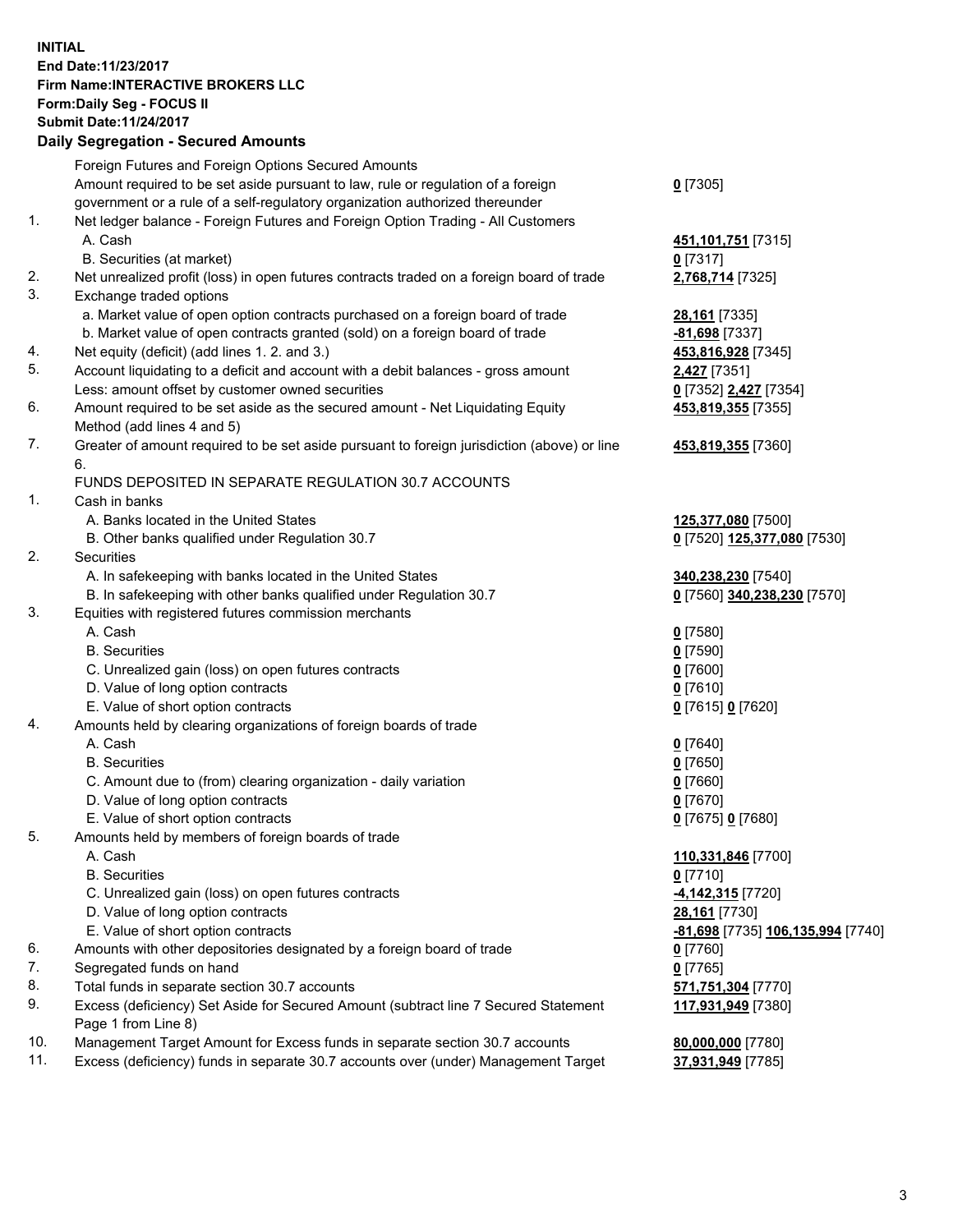**INITIAL End Date:11/23/2017 Firm Name:INTERACTIVE BROKERS LLC Form:Daily Seg - FOCUS II Submit Date:11/24/2017 Daily Segregation - Segregation Statement** SEGREGATION REQUIREMENTS(Section 4d(2) of the CEAct) 1. Net ledger balance A. Cash **4,689,727,522** [7010] B. Securities (at market) **0** [7020] 2. Net unrealized profit (loss) in open futures contracts traded on a contract market **-78,596,908** [7030] 3. Exchange traded options A. Add market value of open option contracts purchased on a contract market **110,512,728** [7032] B. Deduct market value of open option contracts granted (sold) on a contract market **-253,200,266** [7033] 4. Net equity (deficit) (add lines 1, 2 and 3) **4,468,443,076** [7040] 5. Accounts liquidating to a deficit and accounts with debit balances - gross amount **206,776** [7045] Less: amount offset by customer securities **0** [7047] **206,776** [7050] 6. Amount required to be segregated (add lines 4 and 5) **4,468,649,852** [7060] FUNDS IN SEGREGATED ACCOUNTS 7. Deposited in segregated funds bank accounts A. Cash **617,319,447** [7070] B. Securities representing investments of customers' funds (at market) **2,852,246,120** [7080] C. Securities held for particular customers or option customers in lieu of cash (at market) **0** [7090] 8. Margins on deposit with derivatives clearing organizations of contract markets A. Cash **23,385,731** [7100] B. Securities representing investments of customers' funds (at market) **1,327,133,830** [7110] C. Securities held for particular customers or option customers in lieu of cash (at market) **0** [7120] 9. Net settlement from (to) derivatives clearing organizations of contract markets **20,772,569** [7130] 10. Exchange traded options A. Value of open long option contracts **110,485,693** [7132] B. Value of open short option contracts **-253,168,276** [7133] 11. Net equities with other FCMs A. Net liquidating equity **0** [7140] B. Securities representing investments of customers' funds (at market) **0** [7160] C. Securities held for particular customers or option customers in lieu of cash (at market) **0** [7170] 12. Segregated funds on hand **0** [7150] 13. Total amount in segregation (add lines 7 through 12) **4,698,175,114** [7180] 14. Excess (deficiency) funds in segregation (subtract line 6 from line 13) **229,525,262** [7190] 15. Management Target Amount for Excess funds in segregation **155,000,000** [7194] **74,525,262** [7198]

16. Excess (deficiency) funds in segregation over (under) Management Target Amount Excess